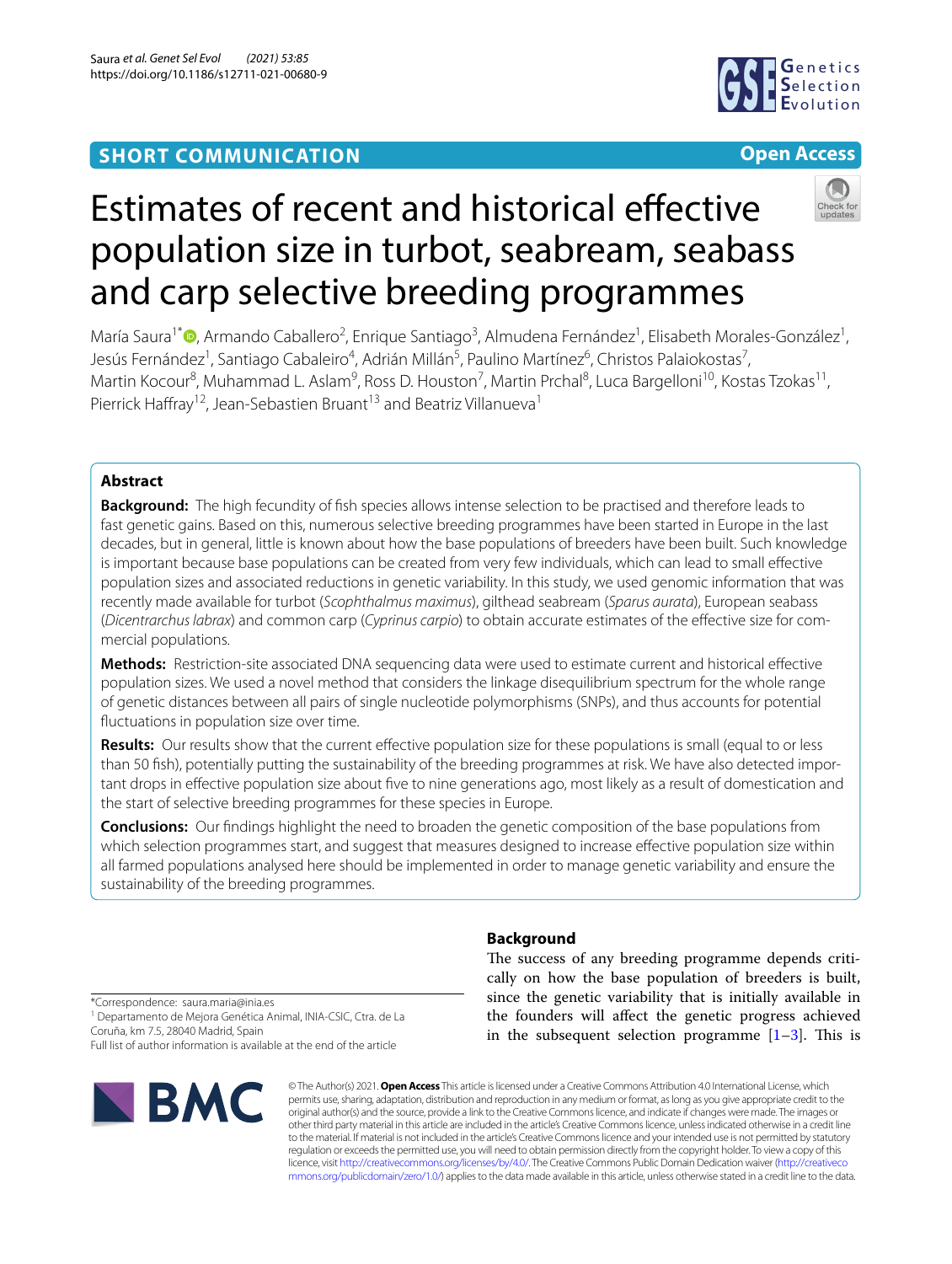particularly important in aquaculture because, given the high fecundity of fsh species, base populations can be created from very few individuals, which would lead to small effective population sizes  $(N_e)$  and therefore, to high rates of loss of genetic variability, high rates of inbreeding and restricted long-term selection responses.

With the rapid development of genomic tools, temporal series of  $N_e$  can be estimated for generations before pedigree recording began. This is of great importance in aquaculture species to determine the impact of domestication on the genetic variability present in the base populations and the potential long-term response to selection. Genomic estimates of  $N_e$  are obtained based on the linkage disequilibrium (LD) approach [\[4](#page-6-2)], and diferent methods have been developed to estimate this parameter across generations. These methods have assumed that the  $N_e$  of a particular generation in the past can be estimated from LD between pairs of single nucleotide polymorphisms (SNPs) separated by a specifc distance [\[5](#page-6-3)]. However, this assumption implies that the demographic events that occurred in that particular generation do not afect subsequent generations, and the method only holds for linear changes in population size [\[5](#page-6-3)]. To circumvent this problem, Santiago et al. [[6\]](#page-6-4) have recently developed an approach where the LD spectrum for the whole range of recombination rates between all pairs of SNPs is taken into account for estimating  $N_e$  in consecutive generations, and this allows the detection of drastic changes in population size.

In spite of the importance of estimating  $N_e$ , estimates of this parameter are scarce for most aquaculture species. In this study, we used genomic information that was recently produced for important fsh species in European aquaculture (turbot, gilthead seabream, European seabass and common carp) to obtain recent and historical estimates of  $N_e$  for commercial populations, using the novel method developed by Santiago et al.  $[6]$  $[6]$  $[6]$ . These estimates are useful to evaluate the current genetic status of the populations and to identify past changes in  $N_e$ 

potentially associated with domestication or with the establishment of selective breeding programmes.

#### **Methods**

#### **Data**

Data were derived from broodstock (and their offspring) sampled in 2014 from diferent European breeding programmes for turbot, gilthead seabream, European seabass and common carp within the framework of the FISHBOOST project ([www.fshboost.eu\)](http://www.fishboost.eu) (Table [1\)](#page-1-0). Unrelated broodstock were mated and their offspring were used for diferent experimental purposes. Genomic information was available for both parents and their offspring. Genotypes were obtained using reduced representation genotyping approaches [specifcally RAD sequencing, (RAD-seq)]. The species' linkage maps and reference genomes were used to map the SNPs  $[7-10]$  $[7-10]$  $[7-10]$ . Details on the number of samples and SNPs available for each population analysed are summarised in Table [1](#page-1-0). Genotyping and fltering details are described elsewhere for turbot [[7\]](#page-6-5), seabream [[8\]](#page-6-7), seabass [\[9](#page-6-8)] and carp [[10](#page-6-6)]. Imputation of missing genotypes, which was only performed for turbot, was carried out using the software BEAGLE 4.1 [[11](#page-6-9)].

Turbot samples were obtained from an experimental population of Atlantic origin maintained at CETGA (Aquaculture Cluster of Galicia, Spain) through hierarchical matings. For gilthead seabream, data came from one of the four genetically linked yearly cohorts of the breeding nuclei of the Andromeda Group SL (Greece) and Ferme Marine de Douhet (FMD, France), where the main breeding objectives in the selection programmes are growth and body shape. The Andromeda programme applies mass spawning, while the FMD programme applies partial factorial mating designs [\[8](#page-6-7)]. European seabass samples came also from one of the four linked yearly cohorts of the FMD breeding nucleus, where the breeding objectives are growth and body shape. In this programme, partial factorial matings are also applied [\[9](#page-6-8)]. Finally, for common carp, samples were obtained from the Amur Mirror carp (Vodňany line), which was recently

|            | $\tilde{}$ |                      |                    |          |       |                   |    |
|------------|------------|----------------------|--------------------|----------|-------|-------------------|----|
| Population | $N_{off}$  | $N_{par}(\delta, 9)$ | $n_{\textit{snp}}$ | $n_{lq}$ | сM    | Mb                | а  |
| Turbot     | 1391       | 46 (23, 23)          | 18.097             | 22       | 1403  | 568               | 32 |
| Seabream A | 724        | 117 (57, 59)         | 15,184             | 24       | 1406  | 790 <sup>a</sup>  | 19 |
| Seabream F | 881        | 107(71, 22)          | 21.701             | 24       | 1970  | $790^a$           | 28 |
| Seabass    | 1308       | 65 (48, 17)          | 8014               | 24       | 1373ª | 577               | 14 |
| Carp       | 1349       | 60 (40, 20)          | 12,311             | 50       | 3944  | 1830 <sup>a</sup> |    |

<span id="page-1-0"></span>**Table 1** Description of samples and genomic information for the populations analysed

Number of offspring (*N<sub>off</sub>)* and parents (*N<sub>parr</sub>* including sires and dams) with genotypes available, number of SNPs (*n<sub>snp</sub>*) and linkage groups (*n<sub>in</sub>*), genetic (cM) and physical (Mb) genome size and resulting SNP density (*d*, in SNPs per Mb) for each population

<sup>a</sup> Estimates taken from the literature ([\[44\]](#page-7-0) for turbot; [\[45](#page-7-1)] for seabream; [[46](#page-7-2)] for seabass; [[47\]](#page-7-3) for carp)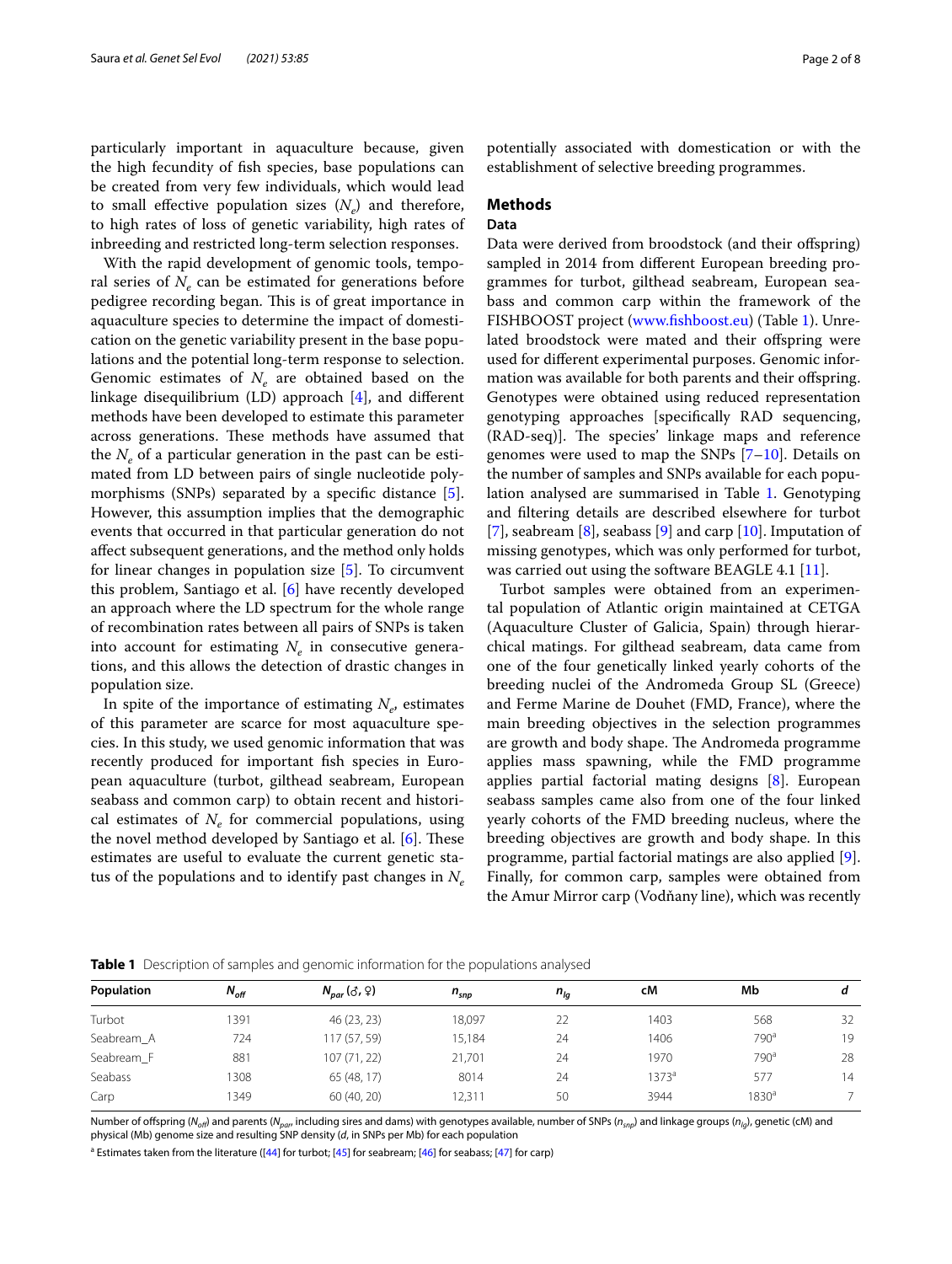created at the University of South Bohemia in České Budějovice. For this line,  $F_1$  offspring were obtained from crosses between females from a cultured population (originating from Hungary and Germany) with a mirror phenotype for scaliness and males from a wild population (from the Amur river, Siberia) with a scaly phenotype. The Amur Mirror strain was founded from  $F_2$  crosses by selecting offspring that had the mirror phenotype. The population used in this study was obtained by artifcial fertilization that involved four blocks of full factorial crosses each comprising fve dams and ten sires [\[10](#page-6-6)].

### **Estimation of linkage disequilibrium and efective population size**

Estimates of LD between pairs of loci and temporal estimates of  $N_e$  were obtained using the software GONE and its auxiliary programs developed by Santiago et al. [\[6](#page-6-4)] (available in [https://github.com/esrud/GONE\)](https://github.com/esrud/GONE). Squared correlations between allele frequencies of pairs of SNPs  $(r^2; [12])$  $(r^2; [12])$  $(r^2; [12])$  were obtained for all pairs of SNPs within each linkage group (chromosome). Category bins for diferent ranges of genetic distances (in Morgans) between SNPs were built and the average values of  $d^2$  (the average of  $r^2$ values between pairs of SNPs weighted by their variance in allele frequences;  $[13]$  $[13]$ ) were obtained for each bin. The method involves a genetic algorithm to infer the historical series of  $N_e$  in the population that minimises the sum of the squared diferences between the observed values of  $d^2$  of the bins and those predicted considering different demographic histories. The analyses assumed that phase is unknown and the genetic distances between SNPs were corrected by Haldane's function. For the remaining software options, the default values were used. In order to compare our results with those of other studies, patterns of LD measured as *r* 2 across physical distance were represented for the populations for which the physical position of SNPs was available on the reference genome assemblies (i.e. turbot GCA\_003186165.1 and seabass GCA\_000689215).

For the sake of comparison, temporal estimates of ancestral  $N_e$  were also obtained using the previous method of Hayes et al. [[5\]](#page-6-3) as implemented by Saura et al. [[14\]](#page-6-12). Although both the GONE method and that of Hayes et al. [[5\]](#page-6-3) are based on the well known relationship between LD and  $N_e$  [[4\]](#page-6-2), the main difference between them is that the former assumes constant  $N_e$  or linear changes in  $N_e$ .

#### **Results**

The pattern of LD decay with physical distance that was computed with offspring data for turbot and seabass is represented in Fig. [1](#page-3-0). Overall, the average LD (*r* 2 ) between SNPs separated by short distances  $( $0.01 \text{ kb}$ )$ was moderately low (0.15 for turbot and 0.24 for seabass) and decreased rapidly with physical distance. The average  $r<sup>2</sup>$  was reduced by half in both cases for distances shorter than 5 kb.

Estimates of recent  $N_e$  were equal to or less than 50 fish in all cases. When using offspring data,  $N_e$  of 31 for turbot, 46 for seabream\_A, 32 for seabream\_F, 40 for seabass and 33 for carp were found, and when using parents data, the corresponding values were 26, 50, 30, 32 and 15, respectively.

Estimates of historical  $N_e$  were larger than 1000 fish for about 20 generations ago in all species. However, important drops were observed about fve generations ago for turbot and seabream and about eight to nine generations ago for seabass, using data from parents or from ofspring (Fig. [2](#page-4-0) and see Additional file [1](#page-5-0): Fig.  $S1$ ). The two populations of seabream showed a similar pattern of  $N_e$  decay. Estimates of ancestral  $N_e$  are not provided for carp since the Amur Mirror strain comes originally from crosses of several strains, and under a scenario of strong and recent population admixture, the method to estimate historical *N<sub>e</sub>* is not conceptually applicable. However, estimates of contemporary  $N_e$  can be obtained in this case, although the estimates are likely to be biased downwards because of population admixture [[15](#page-6-13)].

The LD method of Hayes et al.  $[5]$  $[5]$  led to linear trends in historical *N<sub>e</sub>*, as expected (see Additional file [2:](#page-5-1) Fig. S2), which contrasts with the drastic drops shown in Fig. [2](#page-4-0). Historical values estimated with this method for the earliest generation shown (generation 100) were smaller than 1000 individuals, i.e. much smaller than those obtained by GONE in Fig. [2](#page-4-0). However, recent *N<sub>e</sub>* values with the same method (44 for turbot, 33 for seabass, 51 for seabream\_A, and 49 for seabass\_F) were of the same order of magnitude as those obtained with the method of Santiago et al. [[6\]](#page-6-4) and are shown in Fig. [2](#page-4-0).

#### **Discussion**

In this study, recent and historical  $N_e$  estimates were obtained for farmed populations of important European aquaculture species (turbot, gilthead seabream, European seabass and common carp), using genome-wide SNP data from RAD-seq, and a novel accurate method based on LD measures [\[6](#page-6-4)]. Our results revealed that recent  $N_e$  for all the analysed populations were small and that important drops in ancestral  $N_e$  occurred in these populations about fve to nine generations ago.

Recent  $N_e$  estimates for all the analysed populations were equal to or less than 50 fsh. A value around 50 is considered to ft the minimum value recommended to avoid severe inbreeding depression and retain ftness in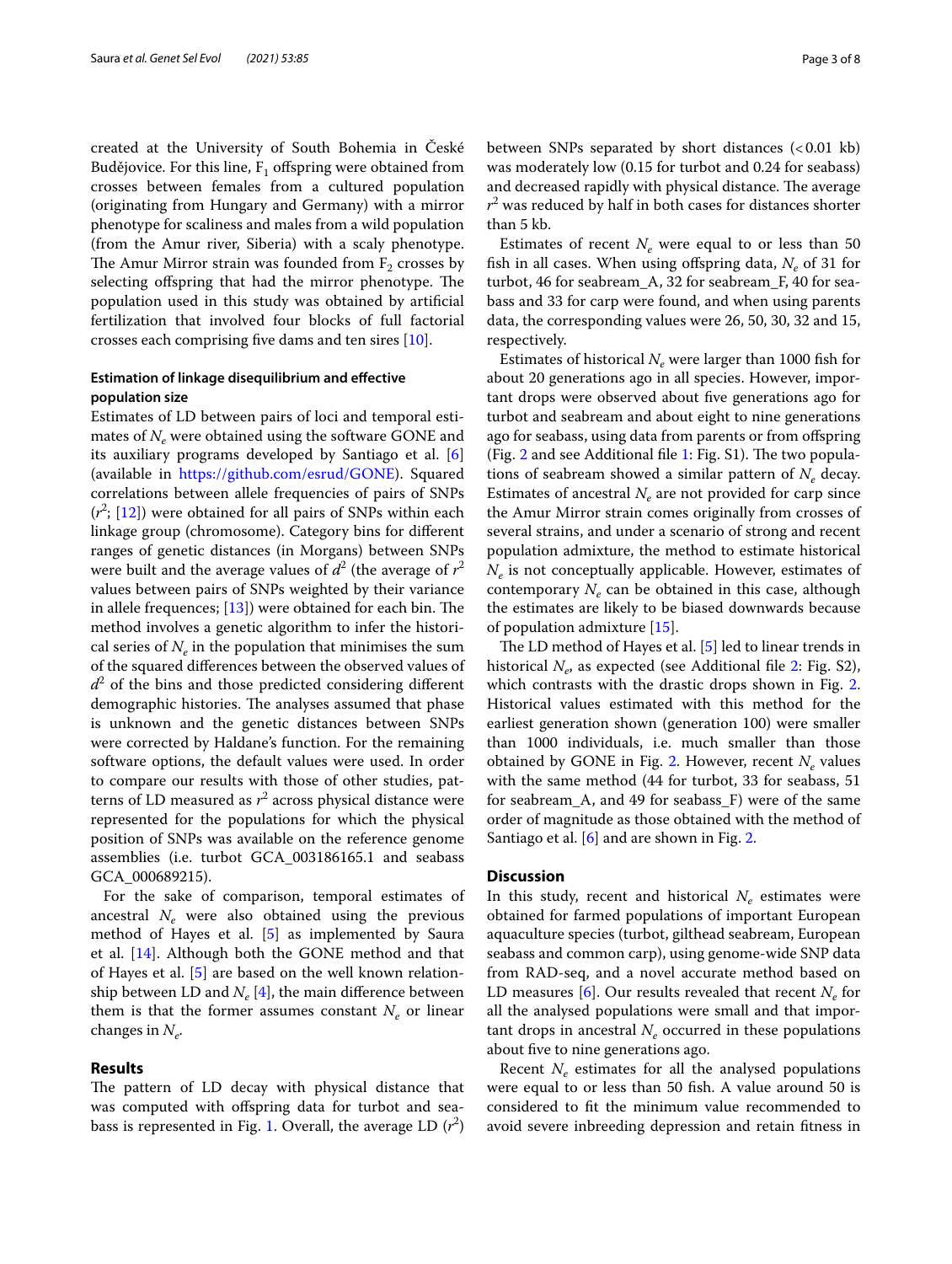

<span id="page-3-0"></span>the short-term  $[16–18]$  $[16–18]$  $[16–18]$  $[16–18]$ . However, our  $N_e$  estimates for seabream and seabass could be slightly underestimated given that the data used came from breeding schemes with overlapping generations and the method asumes discrete generations [\[6](#page-6-4), [19](#page-6-16)].

In general, the magnitude of our recent estimates of *Ne* was within the range of those found in other farmed fsh populations of diferent species [[20–](#page-6-17)[30](#page-6-18)], although there are exceptions [\[31](#page-6-19)]. For instance, the estimate of  $N_e$  in the GIFT (Genetically Improved Farmed Tilapia) selection programme in which the creation of the base population was carefully planned, was equal to 88 after seven generations of selection for growth rate  $[31]$  $[31]$ . The small estimates of  $N_e$  obtained for the farmed populations analysed here contrast with the large estimates (>1000) found for wild populations of turbot, seabass and seabream [[32–](#page-6-20)  $34$ ]). Although estimates of  $N_e$  for the wild common carp are not available, genetic variability analyses have shown that they are smaller in farmed than in wild strains [[35](#page-7-5), [36\]](#page-7-6).

Estimates of historical  $N_e$  for all the analysed populations revealed important drops occurring about five to nine generations ago. We obtained similar results using data from the reduced number of parental samples or from the more extensive number of offspring samples (Fig. [2\)](#page-4-0). The power of the method to detect fluctuations in  $N_e$  is proportional to the product of the sample size and the square root of the number of markers divided by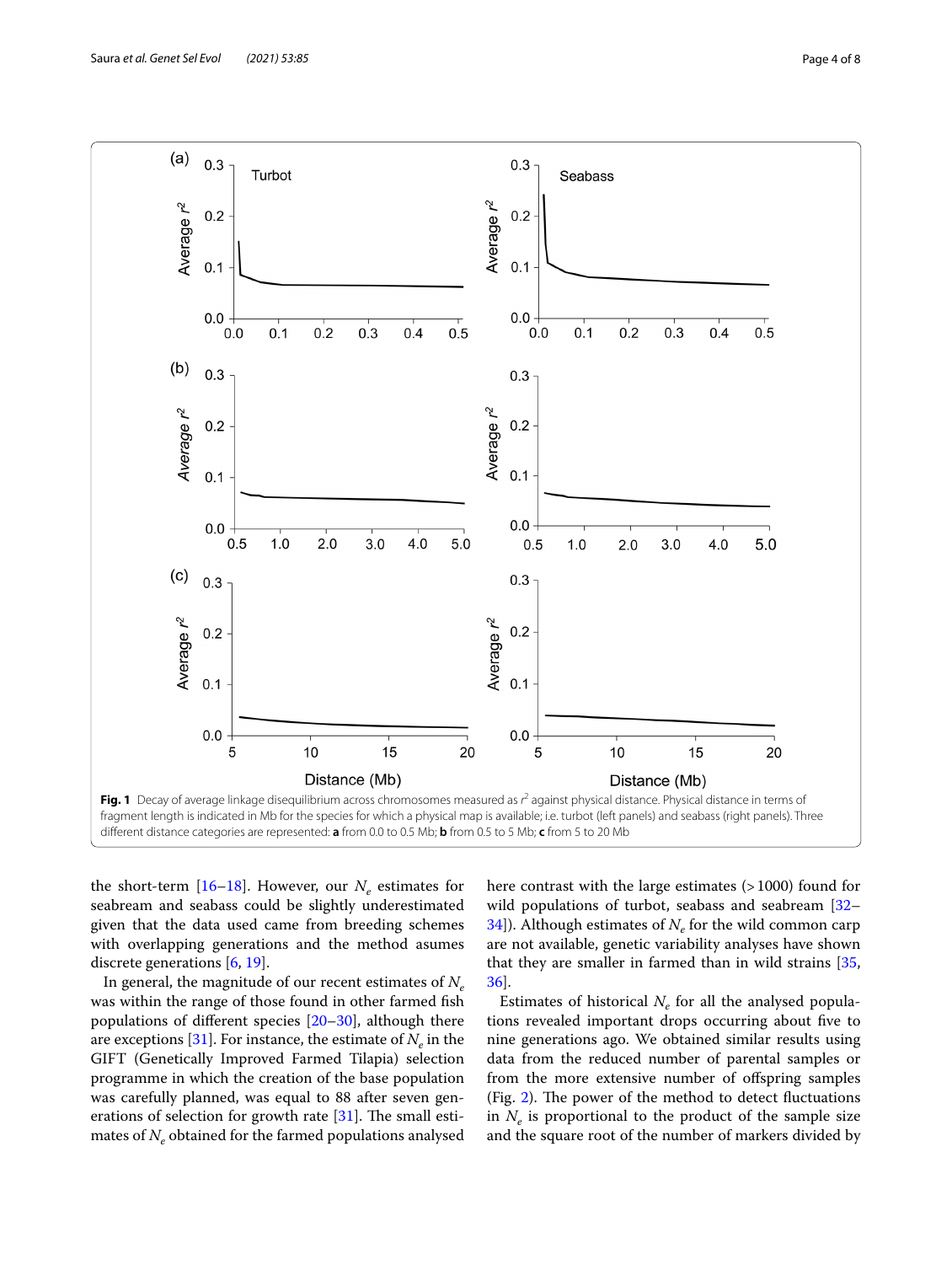

<span id="page-4-0"></span> $N_e$ , and the minimum value to ensure accurate estimations of  $N_e$  is 100 [\[6](#page-6-4)]. Using parental samples, the value was much larger than 100, and thus estimates obtained from parents were as reliable as those obtained from ofspring.

A drop in  $N_e$  and the consequent drop in genetic variability in farmed populations can occur during the establishment of the base population (founder efect) but also in subsequent generations of selection if there is no optimal inbreeding control. Some caution must be taken in the interpretation of the drops observed as they could also be a consequence of population admixture or of the use of inaccurate genetic maps [[6\]](#page-6-4). Nevertheless, our results are highly consistent with the information about the origin of broodstock and how these programmes have been run. Although limited, the available information suggests that the domestication of turbot, gilthead seabream and European seabass started around the 1970s, and that selective breeding programmes for increasing growth rate started in the 1990s [\[37](#page-7-7)], with approximately four to six generations of selection to date for the populations analysed here. Under this broad context, our estimates of historical  $N_e$  suggest that the combination of both domestication and the start of selection programmes is the most likely explanation for the important recent drops inferred in the populations analysed. Both events may have occurred too close in time to be disentangled by the method.

Our results refect a moderately low LD between SNPs that are separated by very short distances in turbot and seabass populations. In addition, a very fast LD decay with physical distance was observed in both populations. In fact,  $r^2$  decreased by half at distances shorter than 0.02 Mb and it was maintained when the distance increased by one order of magnitude. At distances longer than 10 Mb,  $r^2$  reached values lower than 0.05. Similar LD values have been reported for coho salmon [\[29](#page-6-21)] and Nile tilapia [[38\]](#page-7-8) at short distances but the rate of decrease in LD was much slower than those observed here for turbot and seabass. Much higher values of LD (>twofold for short distances) have been reported in farmed populations of Atlantic salmon [\[28](#page-6-22), [39](#page-7-9), [40\]](#page-7-10) and rainbow trout [[30\]](#page-6-18), with also LD remaining higher over much longer distances. These results may suggest that higher LD values are observed in populations with a longer history of artifcial selection.

As already mentioned, an important limitation of the LD method of Hayes et al. [\[5](#page-6-3)] to estimate historical *Ne* is that it only holds for linear changes in population size. Indeed, previous studies applying this method have observed linear trends in  $N_e$  over time  $[28-31]$  $[28-31]$  $[28-31]$ , as we observed when reanalysing our data applying this method (see Additional fle [2:](#page-5-1) Fig. S2). As refected in our results, the method by Santiago et al. [[6\]](#page-6-4) provides in this case, a more precise view of the drastic changes in the historical *Ne*, such as those observed in Fig. [2.](#page-4-0) Another diference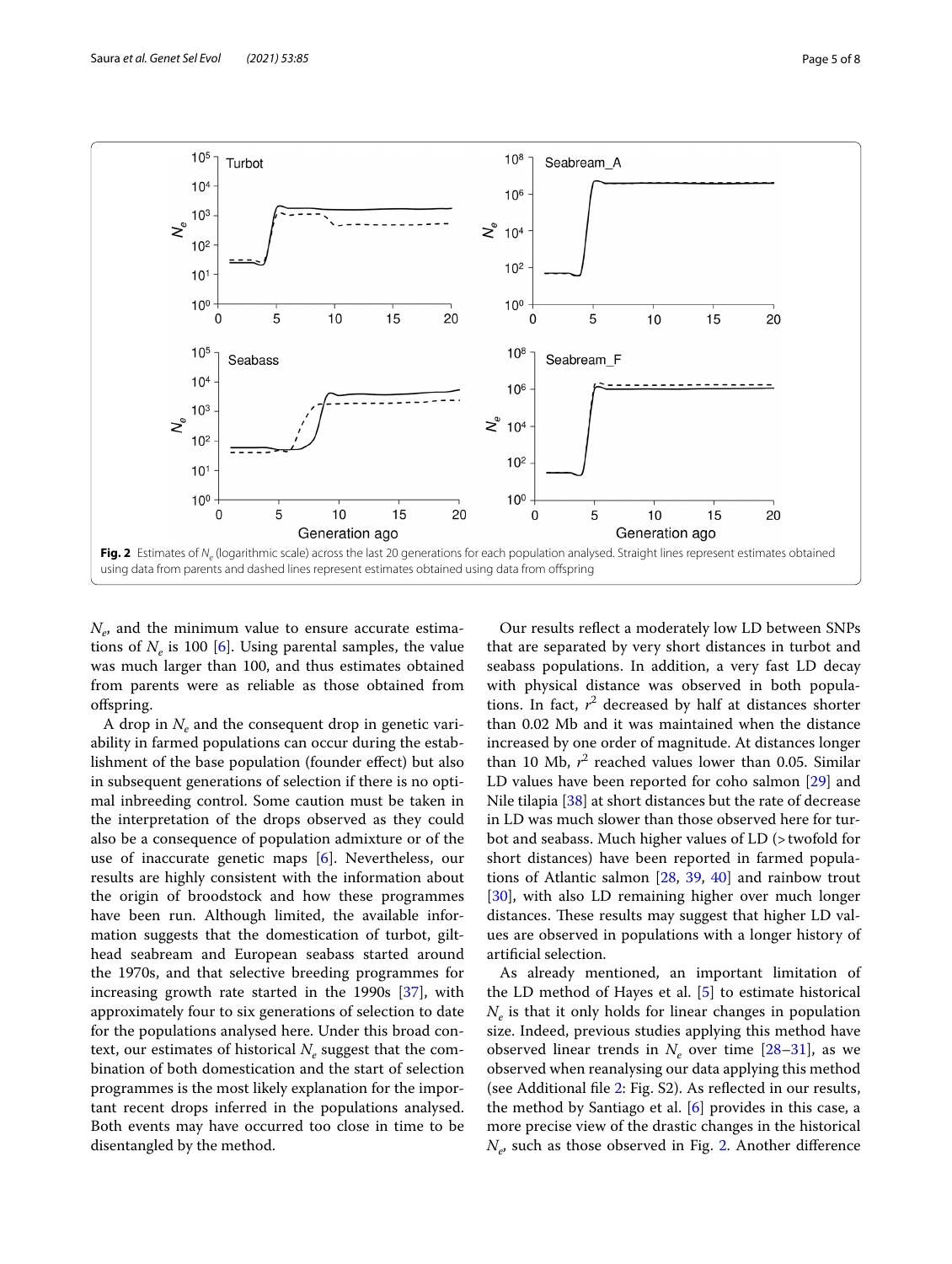between the results of the two methods concerns the large discrepancy between the historical estimates of  $N_e$ (see Additional fle [1:](#page-5-0) Fig. S1 and Additional fle [2:](#page-5-1) Fig. S2). In order to shed some light on this issue, we carried out computer simulations under a scenario that mim-ics the pattern observed in Fig. [2](#page-4-0) (see Additional file [3](#page-5-2): Fig. S3 for results and simulation details). In the simulations, a large population with a constant size *N* of 1000 or 10,000 suddenly drops to *N*=100 or 50 individuals in the last ten or fve generations, respectively. We repeated this simulation 20 times and carried out analyses with the methods of Santiago et al. [[6\]](#page-6-4) (using GONE) and Hayes et al.  $[5]$ . The simulations show that the method of Hayes et al. [\[5](#page-6-3)] does not refect the sudden drop in population size, and that it gives very downwardly biased estimates of the historical size. The simulations also show that the ancestral  $N_e$  obtained by GONE can be overestimated, particularly when the size of the ancestral population is large. Thus, the large observed values of ancestral  $N_e$ shown in Fig. [2](#page-4-0) and Additional file [2:](#page-5-1) Fig S2 should be taken with caution, since they can be overestimations. In any case, GONE is able to detect the drastic change in *Ne* as refected in both fgures.

#### **Conclusions**

In summary, our results suggest that the current  $N_e$  of the commercial populations analysed here are, in general, below the critical value of 50 individuals that is recommended to ensure short-term sustainability of selection programmes. Series of historical  $N_e$  reveal important drops probably due to domestication and the start of breeding programmes. Our fndings highlight the need for broadening the genetic composition of base populations from which selection programmes start and suggest that measures to increase  $N_e$  within all the farmed populations analysed here should be implemented. These measures include increasing the number of parents selected, conducting artifcial fertilization and applying single-pair rather than mass spawning  $[41]$ , and if possible implementing optimal contribution selection [\[42](#page-7-12), [43\]](#page-7-13), to maximise genetic gain while restricting the rate of inbreeding. In cases where these interventions are not sufficient to increase  $N_e$  above the critical value, another option could be to interchange genetic material from different genetically improved stocks.

#### **Supplementary Information**

The online version contains supplementary material available at [https://doi.](https://doi.org/10.1186/s12711-021-00680-9) [org/10.1186/s12711-021-00680-9](https://doi.org/10.1186/s12711-021-00680-9).

<span id="page-5-0"></span>Additional file 1. Estimates of *N<sub>e</sub>* (logarithmic scale) across the last 100 generations for each population analysed. Straight lines represent <span id="page-5-1"></span>estimates obtained using data from parents and dashed lines represent estimates obtained using data from offspring.

**Additional file 2.** Estimates of *N<sub>e</sub>* (logarithmic scale) obtained with the LD method of Hayes et al. [\[5\]](#page-6-3) across the last 100 generations for each population analysed.

<span id="page-5-2"></span>**Additional file 3.** Estimates of *N<sub>e</sub>* (logarithmic scale) obtained by computer simulations with the LD methods of Hayes et al. [[5\]](#page-6-3) and Santiago et al. [\[6\]](#page-6-4), using the software SLiM3 [\[48\]](#page-7-14).

#### **Acknowledgements**

The authors thank two anonymous referees and the editors Helene Hayes, Jack Dekkers and Nathalie Saux-Nogues for useful comments. They also grate‑ fully acknowledge the computing time granted by the Centro de Supercomputación de Galicia (CESGA) and for their computing support on the supercomputer Finis Terrae II (ft2.cesga.es).

#### **Authors' contributions**

MS performed the analyses and wrote the frst draft of the manuscript. ES and AC developed the method and software used and contributed to the analyses. AF and EM-G contributed to the analyses. SC, PM, AM, CP, MK, MLA, RH, MP, LB, TK, J-SB, PH provided data. BV and JF conceived and designed the study. AC carried out the computer simulations and AC and MS analysed the results. All authors contributed to the discussion of results and the edition of the revised manuscript. All authors read and approved the fnal manuscript.

#### **Funding**

This work was supported by the European Union's Seventh Framework Programme (KBBE.2013.1.2-659 10 under Grant Agreement No. 613611 FISHBOOST project), the European Commission Horizon 2020 (H2020) Framework Programme through grant agreement no 727315 MedAID project (Mediterranean Aquaculture Integrated Development), by Ministerio de Ciencia e Innovación (CGL2016-75904-C2), MCIN/AEI/[https://doi.org/10.](https://doi.org/10.13039/501100011033) [13039/501100011033](https://doi.org/10.13039/501100011033) (PID2020-114426GB-C22 and PID2020-114426GB-C2), Xunta de Galicia (GRC, ED431C 2020-05) and Centro singular de investigación de Galicia accreditation 2019–2022, and the European Union (European Regional Development Fund—ERDF), Fondos Feder "Unha maneira de facer Europa". MK and MP were also supported by Ministry of Education, Youth and Sports of the Czech Republic—project Biodiverzity (CZ.02.1.01/0.0/0.0/16\_ 025/0007370). The Roslin Institute was partly funded by Biotechnology and Biological Sciences Research Council Institute Strategic Programme grants (BBS/E/D/20241866, BBS/E/D/20002172 and BBS/E/D/20002174).

#### **Availability of data and materials**

The aligned reads for carp in the format of bam fles were deposited in the National Centre for Biotechnology Information (NCBI) repository under project ID PRJNA414021. For seabass, the sequence reads were deposited at the NCBI Sequence Read Archive (SRA) under the accession number PRJNA407892.

#### **Declarations**

#### **Ethics approval and consent to participate**

Turbot data were obtained in accordance with the recommendations of the ethical regulations and with the approvement of Xunta de Galicia (registered under the code ES150730055401/16/PROD.VET.047ROD.01). Seabass data were obtained in accordance with the recommendations of ANSES/ ENVA/UPC no. 16, authorized by the "Ministère de l'Education Nationale, de l'Enseignement Supérieur et de la Recherche", under number 29/01/13-5. The approval of the seabream experiment was taken from the Istituto Zooprofilattico Sperimentale delle Venezie animal-welfare body and Ethic commission (Opinion no. 15/2013 of the 12 September 2013), authorized by the Italian Ministry of Health (Law decree no. 135/2014-B of the 28th March 2014), according to Directive 2010/63/EU on the protection of animals used for scientifc purposes. Carp data were obtained in accordance with the law on the protection of animals against cruelty (Act No. 246/1992 Coll. of the Czech Republic) and approved by Institutional Animal Care and Use Committee (IACUC).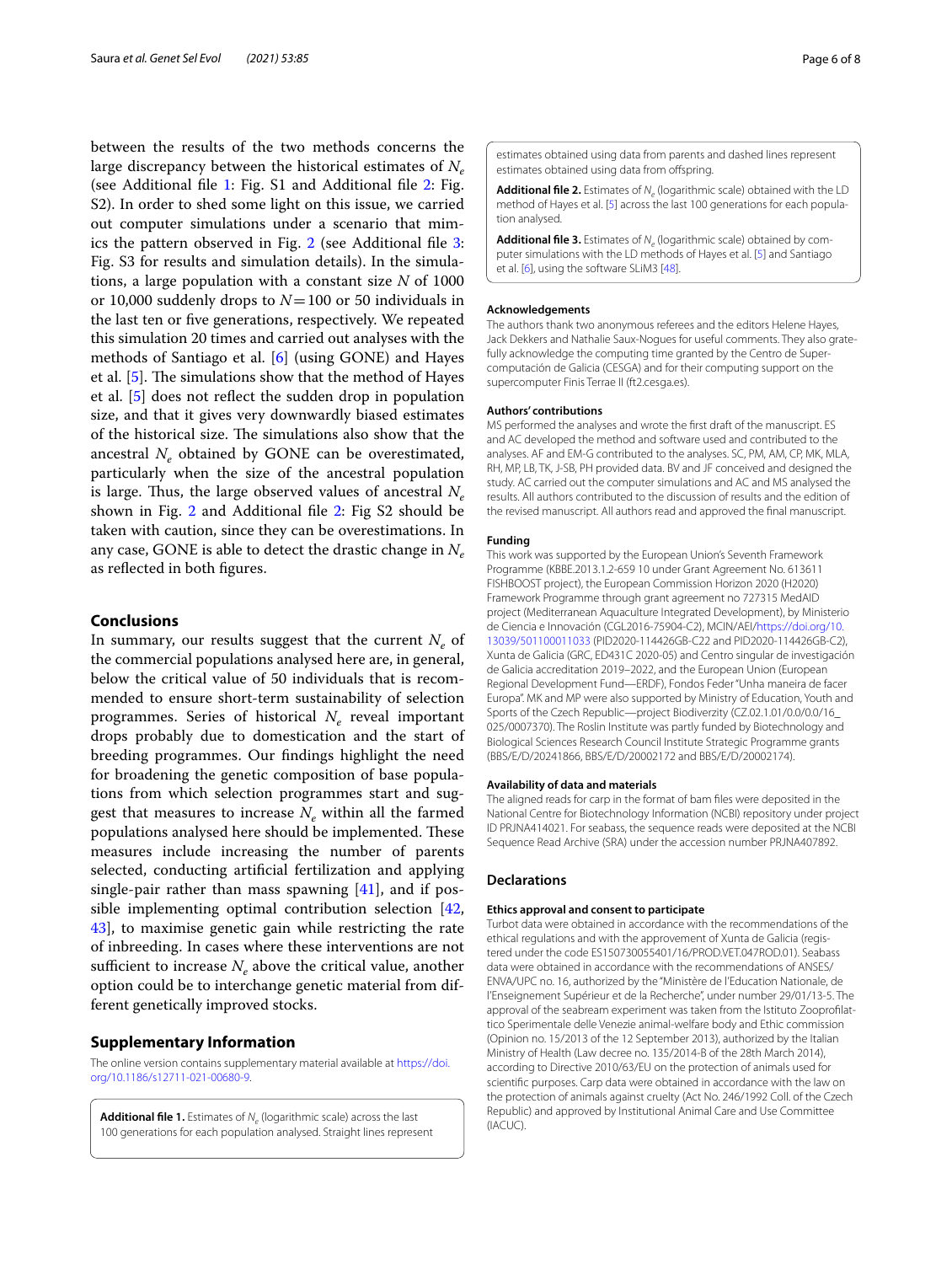#### **Consent for publication**

Not applicable.

#### **Competing interests**

The authors declare that they have no competing interests.

#### **Author details**

<sup>1</sup> Departamento de Mejora Genética Animal, INIA-CSIC, Ctra. de La Coruña, km 7.5, 28040 Madrid, Spain. <sup>2</sup> Centro de Investigación Mariña, Facultade de Bioloxía, Universidade de Vigo, 36310 Vigo, Spain. <sup>3</sup> Departamento de Biología Funcional, Universidad de Oviedo, C/ Julián Clavería s/n, 33006 Oviedo, Spain. <sup>4</sup> CETGA, Cluster de Acuicultura de Galicia, Punta do Couso s/n, 15695 Aguiño-Ribeira, Spain. <sup>5</sup> Geneaqua, 27002 Lugo, Spain. <sup>6</sup> Departament of Zoology, Genetics and Physical Anthropology, Universidade de Santiago de Compostela, 27002 Lugo, Spain. <sup>7</sup>The Roslin Institute and Royal (Dick) School of Veterinary Studies, University of Edinburgh, Easter Bush, Midlothian EH25 9RG, UK. <sup>8</sup>South Bohemian Research Center of Aquaculture and Biodiversity of Hydrocenoses, Faculty of Fisheries and Protection of Waters, University of South Bohemia in České Budějovice, Zátiší 728/II, 389 25 Vodňany, Czech Republic. <sup>9</sup>Nofima AS, P.O. Box 210, 1431 Ås, Norway. <sup>10</sup>Universitá degli Studi di Padova, Via 8 Febbraio 1848, 2, 35122 Padova, PD, Italy. <sup>11</sup> Andromeda Group SA, Leof. Lavriou 99, 190 02 Peania, Greece. 12SYSAAF, Station LPGP/INRAE, Campus de Beaulieu, 35042 Rennes, France. 13Ferme Marine De Douhet, Route du Douhet, 17840 La Brée‑les‑Bains, France.

## Received: 1 February 2021 Accepted: 22 October 2021<br>Published online: 06 November 2021

#### **References**

- <span id="page-6-0"></span>1. Holtsmark M, Klemetsdal G, Sonesson AK, Woolliams JA. Establishing a base population for a breeding program in aquaculture, from multiple subpopulations, differentiated by genetic drift: I effects of the number of subpopulations, heritability and mating strategies using optimum contribution selection. Aquaculture. 2008;274:232–40.
- 2. Holtsmark M, Klemetsdal G, Sonesson AK, Woolliams JA. Establishing a base population for a breeding program in aquaculture, from multiple subpopulations, differentiated by genetic drift: II sensitivity to assumptions on the additive genetic relationships of base animals. Aquaculture. 2008;274:241–6.
- <span id="page-6-1"></span>3. Fernández J, Toro MA, Sonesson AK, Villanueva B. Optimizing the creation of base populations for aquaculture breeding programs using phenotypic and genomic data and its consequences on genetic progress. Front Genet. 2014;5:e414.
- <span id="page-6-2"></span>4. Hill WG. Estimation of efective population size from data on linkage disequilibrium. Genet Res. 1981;38:209–16.
- <span id="page-6-3"></span>5. Hayes BJ, Visscher PM, McPartlan HC, Goddard ME. Novel multilocus measure of linkage disequilibrium to estimate past efective population size. Genome Res. 2003;13:635–43.
- <span id="page-6-4"></span>6. Santiago E, Novo I, Pardiñas AF, Saura M, Wang J, Caballero A. Recent demographic history inferred by high-resolution analysis of linkage disequilibrium. Mol Biol Evol. 2020;37:3642–53.
- <span id="page-6-5"></span>7. Maroso F, Hermida M, Millán A, Blanco A, Saura M, et al. Highly dense linkage maps from 31 full-sibling families of turbot (*Scophtahlmus maximus*) provide insights into recombination patterns and chromosome rearrangements throughout a newly refned genome assembly. DNA Res. 2018;25:439–50.
- <span id="page-6-7"></span>8. Aslam ML, Carraro R, Bestin A, Cariou S, Sonesson AK, Bruant J-S, et al. Genetics of resistance to photobacteriosis in gilthead sea bream (*Sparus aurata*) using 2b-RAD sequencing. BMC Genet. 2018;19:43.
- <span id="page-6-8"></span>9. Palaiokostas C, Cariou S, Bestin A, Bruant J-S, Hafray P, Morin T, et al. Genome-wide association and genomic prediction of resistance to viral nervous necrosis in European sea bass (*Dicentrarchus labrax*) using RAD sequencing. Genet Sel Evol. 2018;50:30.
- <span id="page-6-6"></span>10. Palaiokostas C, Robledo D, Vesely T, Prchal M, Pokorova D, Piacknova V, et al. Mapping and sequencing of a signifcant quantitative trait locus afecting resistance to Koi herpesvirus in common carp. G3 (Bethesda). 2018;8:3507–13.
- <span id="page-6-9"></span>11. Browning SR, Browning BL. Haplotype phasing: existing methods and new developments. Nat Rev Genet. 2011;12:703–14.
- <span id="page-6-10"></span>12. Hill WG, Robertson A. Linkage disequilibrium in fnite populations. Theor Appl Genet. 1968;38:226–31.
- <span id="page-6-11"></span>13. Ohta T, Kimura M. Linkage disequilibrium due to random genetic drift. Genet Res. 1969;13:47–55.
- <span id="page-6-12"></span>14. Saura M, Tenesa A, Woolliams JA, Fernández A, Villanueva B. Evaluation of the linkage-disequilibrium method for the estimation of effective population size when generations overlap: an empirical case. BMC Genomics. 2015;16:922.
- <span id="page-6-13"></span>15. Waples RS, England PR. Estimating contemporary efective population size on the basis of linkage disequilibrium in the face of migration. Genetics. 2011;189:633–44.
- <span id="page-6-14"></span>16. Frankham R, Ballou JD, Briscoe DA. Introduction to conservation genetics. Cambridge: Cambridge University Press; 2002.
- 17. Frankham R, Bradshaw CJA, Brook BW. Genetics in conservation management: revised recommendations for the 50/500 rules, Red List criteria and population viability analyses. Biol Conserv. 2014;170:56–63.
- <span id="page-6-15"></span>18. Caballero A, Bravo I, Wang J. Inbreeding load and purging: implications for the short-term survival and the conservation management of small populations. Heredity (Edinburgh). 2017;118:177–85.
- <span id="page-6-16"></span>19. Waples RS, Antao T, Luikart G. Efects of overlapping generations on linkage disequilibrium estimates of efective population size. Genetics. 2014;197:769–80.
- <span id="page-6-17"></span>20. Brown TC, Woolliams JA, McAndrew BJ. Factors infuencing efective population size in commercial populations of gilthead seabream, *Sparus aurata*. Aquaculture. 2005;247:219–25.
- 21. Borrell V, Gallego V, García-Fernández C, Mazzeo I, Pérez L, Asturaino JF, et al. Assessment of parental contributions to fast- and slow-growing progenies in the sea bream *Sparus aurata* L. using a new multiplex PCR. Aquaculture. 2011;314:58–65.
- 22. Šegvić-Bubić T, Grubišić L, Trumbić Ž, Stanić R, Ljubković J, Maršić-Lučić J, et al. Genetic characterization of wild and farmed European seabass in the Adriatic sea: assessment of farmed escapees using a Bayesian approach. ICES J Mar Sci. 2017;74:369–78.
- 23. Eknath A, Doyle RW. Efective population size and rate of inbreeding in aquaculture of Indian major carps. Aquaculture. 1990;85:293–305.
- 24. Gallardo JA, García X, Lhorente JP, Neira R. Inbreeding and inbreeding depression of female reproductive traits in two populations of Coho salmon selected using BLUP predictors of breeding values. Aquaculture. 2004;234:111–22.
- 25. Yáñez JM, Bassini LN, Filp M, Lhorente JP, Ponzoni R, Neira R. Inbreeding and efective population size in a coho salmon (*Oncorhynchus kisutch*) breeding nucleus in Chile. Aquaculture. 2014;420:S15-19.
- 26. Su G-S, Liljedahl L-E, Gall GAE. Efects of inbreeding on growth and reproductive traits in rainbow trout (*Oncorhynchus mykiss*). Aquaculture. 1996;142:139–48.
- 27. Pante MA, Gjerde B, McMillan I. Effect of inbreeding on body weight at harvest in rainbow trout, *Oncorhynchus mykiss*. Aquaculture. 2001;192:201–11.
- <span id="page-6-22"></span>28. Barría A, López ME, Yoshida G, Carvalheiro R, Lhhorente JP, Yáñez JM. Population genomic structure and genome-wide linkage disequilibrium in farmed Atlantic salmon (*Salmo salar* L.) using dense SNP genotypes. Front Genet. 2018;9:649.
- <span id="page-6-21"></span>29. Barría A, Christensen KA, Yoshida G, Jedlicki A, Leong JS, Rondeau EB, et al. Whole genome linkage disequilibrium and efective population size in a coho Salmon (*Oncorhynchus kisutch*) breeding population using a highdensity SNP array. Front Genet. 2019;10:498.
- <span id="page-6-18"></span>30. D'Ambrosio J, Phocas F, Hafray P, Bestin A, Brard-Fudulea S, Poncet C, et al. Genome-wide estimates of genetic diversity, inbreeding and effective size of experimental and commercial rainbow trout lines undergoing selective breeding. Genet Sel Evol. 2019;51:26.
- <span id="page-6-19"></span>31. Ponzoni RW, Khaw HL, Nguyen HN, Hamzah A. Inbreeding and efective population size in the Malaysian nucleus of the GIFT strain of Nile tilapia (*Oreochromis niloticus*). Aquaculture. 2010;302:42–8.
- <span id="page-6-20"></span>32. do Prado FD, Vera M, Hermida M, Bouza C, Pardo BG, Vilas R, et al. Parallel evolution and adaptation to environmental factors in a marine fatfsh: implications for fsheries and aquaculture management of the turbot (*Scophthalmus maximus*). Evol Appl. 2018;11:1322–41.
- 33. García de León FJ, Chikhi L, Bonhomme F. Microsatellite polymorphism and population subdivision in natural populations of European sea bass *Dicentrarchus labrax* (Linnaeus, 1758). Mol Ecol. 1997;6:51–62.